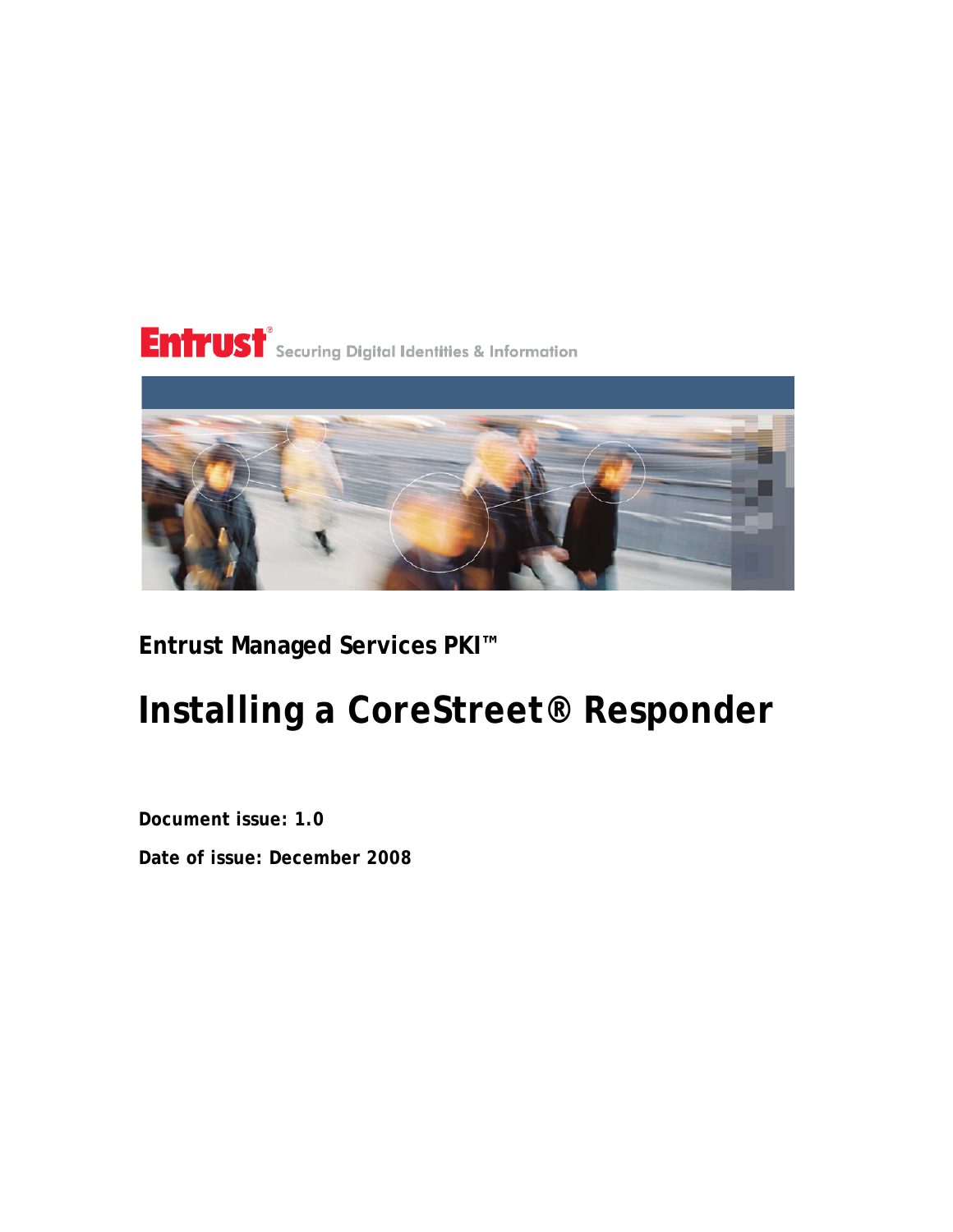Copyright © 2008 Entrust. All rights reserved.

Entrust is a trademark or a registered trademark of Entrust, Inc. in certain countries. All Entrust product names and logos are trademarks or registered trademarks of Entrust, Inc. in certain countries. All other company and product names and logos are trademarks or registered trademarks of their respective owners in certain countries.

This information is subject to change as Entrust reserves the right to, without notice, make changes to its products as progress in engineering or manufacturing methods or circumstances may warrant.

Export and/or import of cryptographic products may be restricted by various regulations in various countries. Export and/or import permits may be required.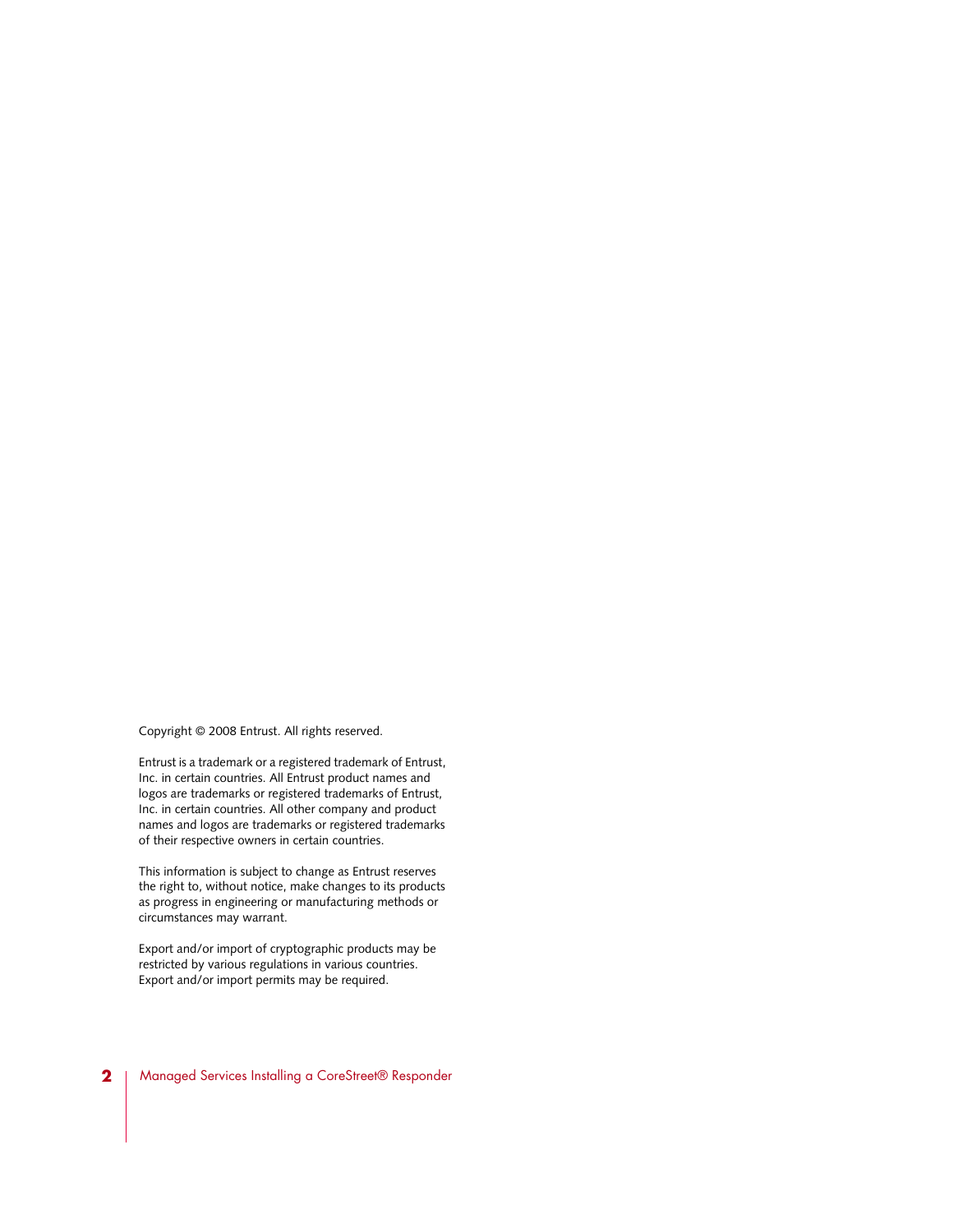## **Configuration overview**

This document describes how to install and configure the CoreStreet® Online Certificate Status Protocol (OCSP) responder in your local environment for use with the Entrust® Managed Services PKI.

This document assumes you are familiar with OCSP concepts such as requestors, responders, and proofs.

The network topology is illustrated below. The CoreStreet responder in your environment pulls down proofs from the CoreStreet Validation Authority in the Entrust Managed Services PKI environment by way of a Web server. Users then verify certificates against the proofs on the responder in their own environment.

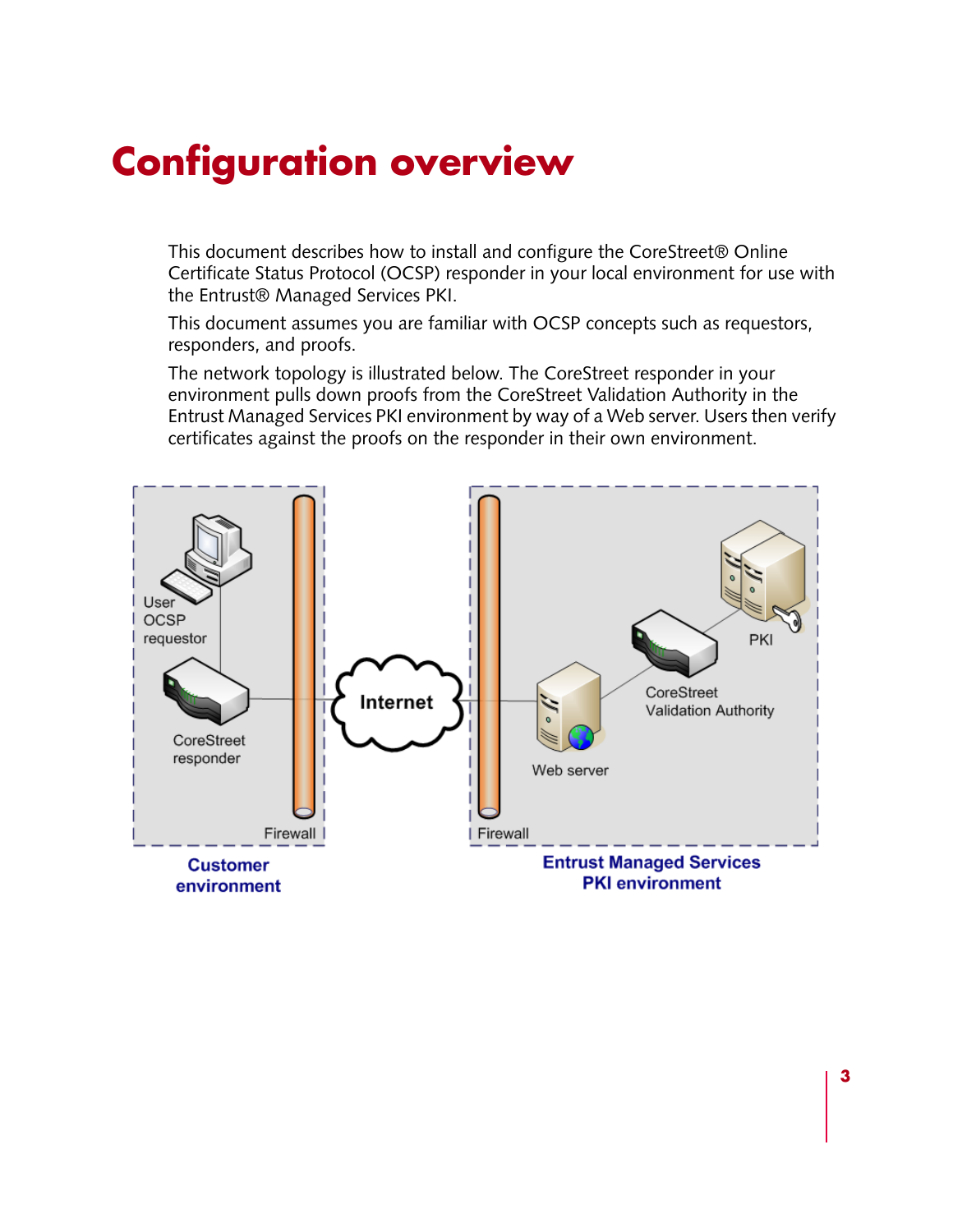## **Installing and configuring the OCSP responder**

The following instructions describe how to install and configure the CoreStreet responder version 5.15 in your environment.

### **Hardware and software requirements**

The CoreStreet responder is available as an appliance and as a software bundle. If you purchased the software bundle, ensure that the computer where you will be installing the responder meets these requirements:

• hardware requirements

See the CoreStreet documentation for hardware requirements.

• Microsoft<sup>®</sup> Windows<sup>®</sup> 2003 Server with the latest patches

### **Installing the responder**

Follow the instructions below to install the CoreStreet responder software version 5.15.

**Note:** If you purchased the CoreStreet responder as an appliance, then the responder is already installed, and you can skip these steps.

**To install the CoreStreet responder**

- **1** On the computer where you want to install the CoreStreet responder, log in to Windows as a user with Administrator privileges.
- **2** Insert the CoreStreet responder CD-ROM. If the installer does not launch automatically, double-click the setupWin32.exe file.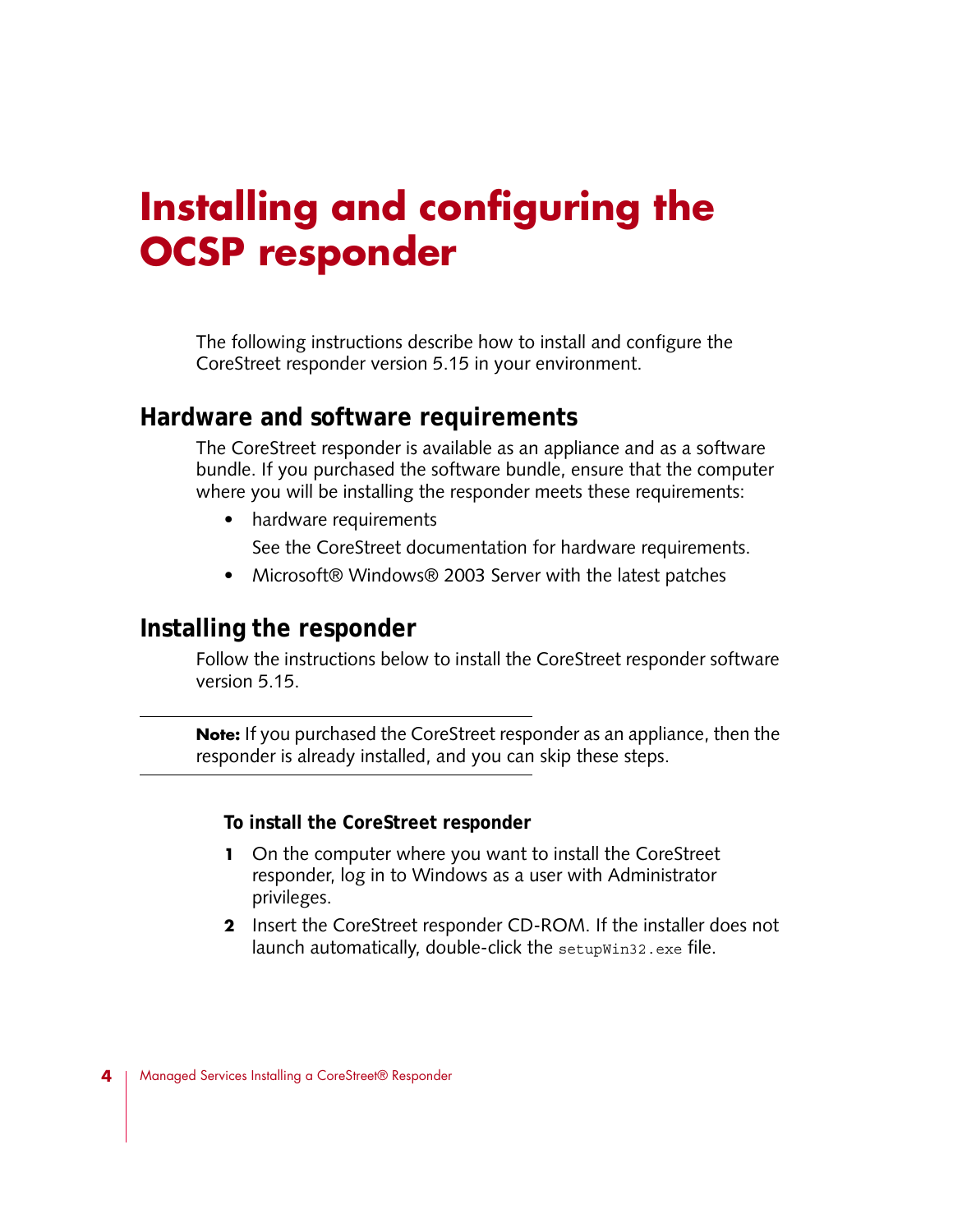#### A Welcome page appears.



#### **3** Click **Next**.

A page asking for a directory name appears.

|                      | CoreStreet Validation Authority 5.1.5 - InstallShield Wizard                                                                             |        | ■ 回×   |
|----------------------|------------------------------------------------------------------------------------------------------------------------------------------|--------|--------|
| $\hat{c}$            | Click Next to install "CoreStreet Validation Authority 5.1.5" to this directory, or click<br>Browse to install to a different directory. |        |        |
|                      | Directory Name:<br>C:tcorestreet                                                                                                         |        | Browse |
|                      |                                                                                                                                          |        |        |
| <b>InstallShield</b> |                                                                                                                                          |        |        |
|                      | < Back                                                                                                                                   | Next > | Cancel |

**4** In the **Directory Name** field, specify an installation path. Click **Next**.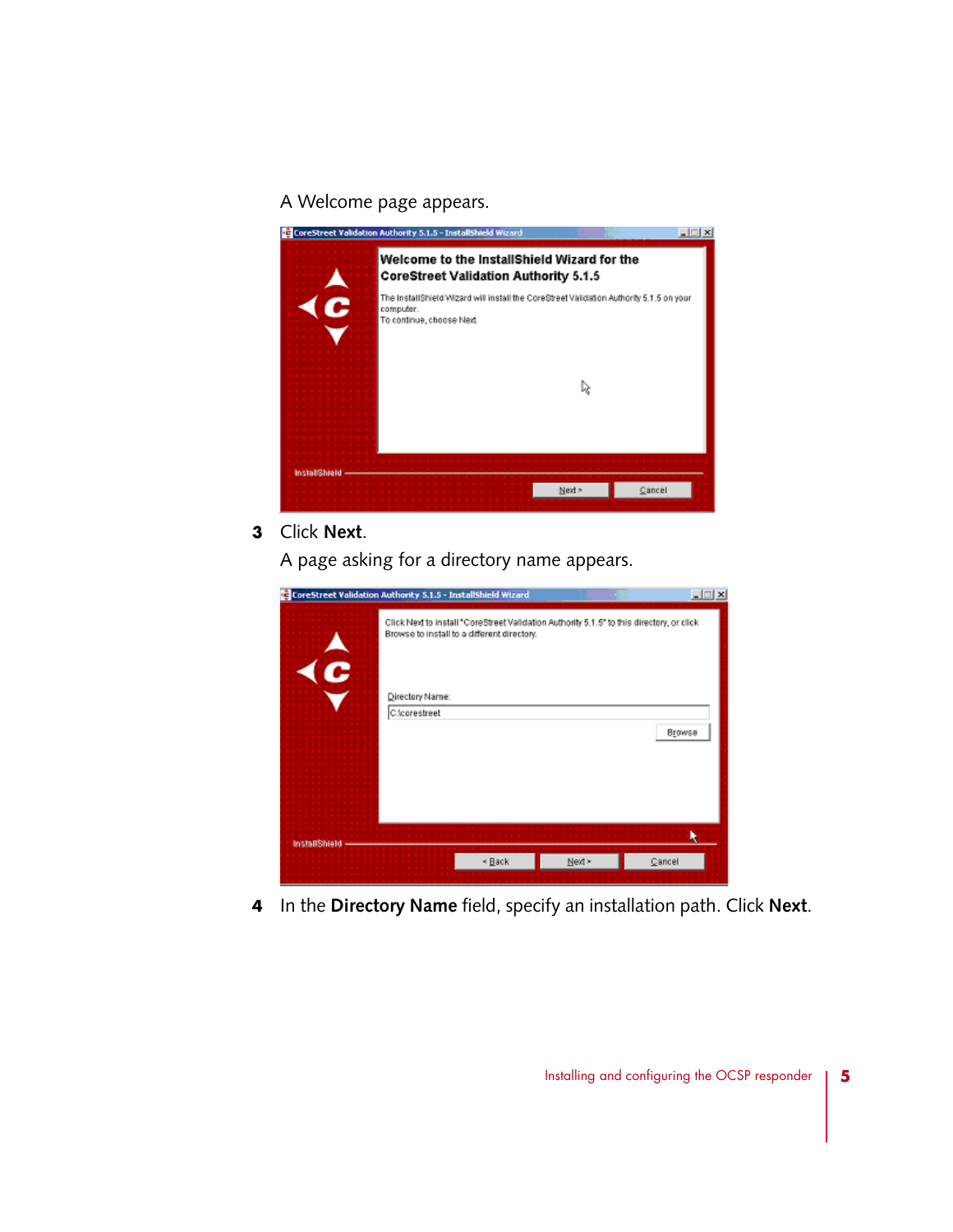A page listing CoreStreet features appears.

| $\hat{c}$     | CoreStreet Validation Authority S.1.5 - InstallShield Wizard<br>Select the features for "CoreStreet Validation Authority 5.1.5" you would like to<br>install:<br><b>B-C Authority</b><br>Bundled Microsoft Database<br>Responder<br>OCSP Load Test Tool<br>-C. Java OCSP Client | <b>LIDIX</b> |
|---------------|---------------------------------------------------------------------------------------------------------------------------------------------------------------------------------------------------------------------------------------------------------------------------------|--------------|
| InstallShield | $Next =$<br>$\leq$ Back<br>Cancel                                                                                                                                                                                                                                               |              |

**5** Deselect **Authority** and select **Responder**. Click **Next**. A summary page appears.



**6** Click **Install**.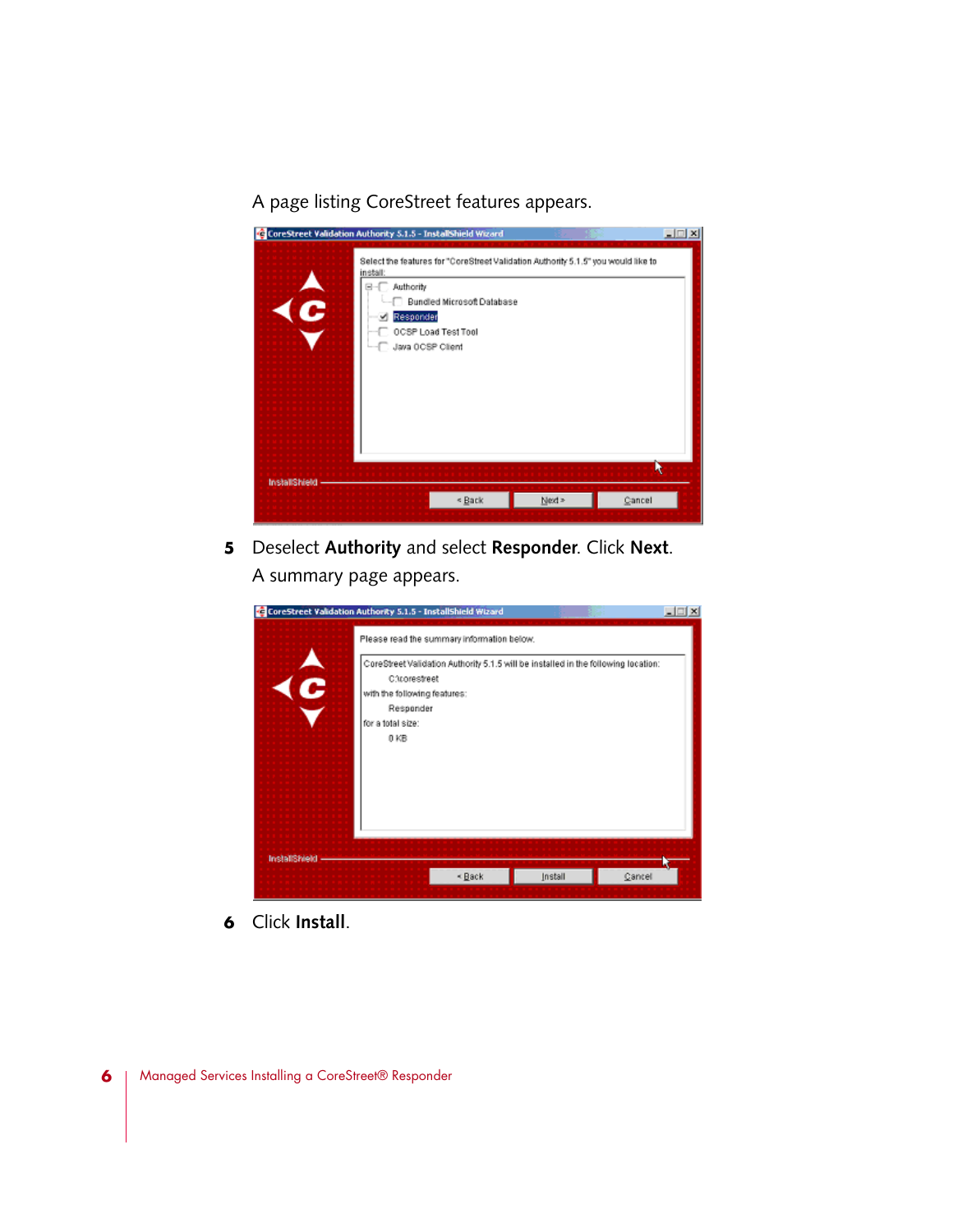A completion page appears.



**7** Click **Finish**.

You have now installed the CoreStreet responder.

### **Installing the latest hotfixes**

Install the latest hotfixes for the CoreStreet responder according to the instructions below. The instructions vary depending on whether you are using the appliance or the software version of the product. For more detailed instructions, see the CoreStreet documentation.

- ["To install a hotfix \(software version\)"](#page-6-0)
- ["To install a hotfix \(appliance\)" on page 8](#page-7-0)

#### <span id="page-6-0"></span>**To install a hotfix (software version)**

**1** Go to this link:

<http://files.corestreet.com/validation-authority/>

- **2** If a login dialog box appears, enter your CoreStreet user name and password and click **OK**.
- **3** Click the link to the hotfix.
- **4** Click the **Responder only** hotfix.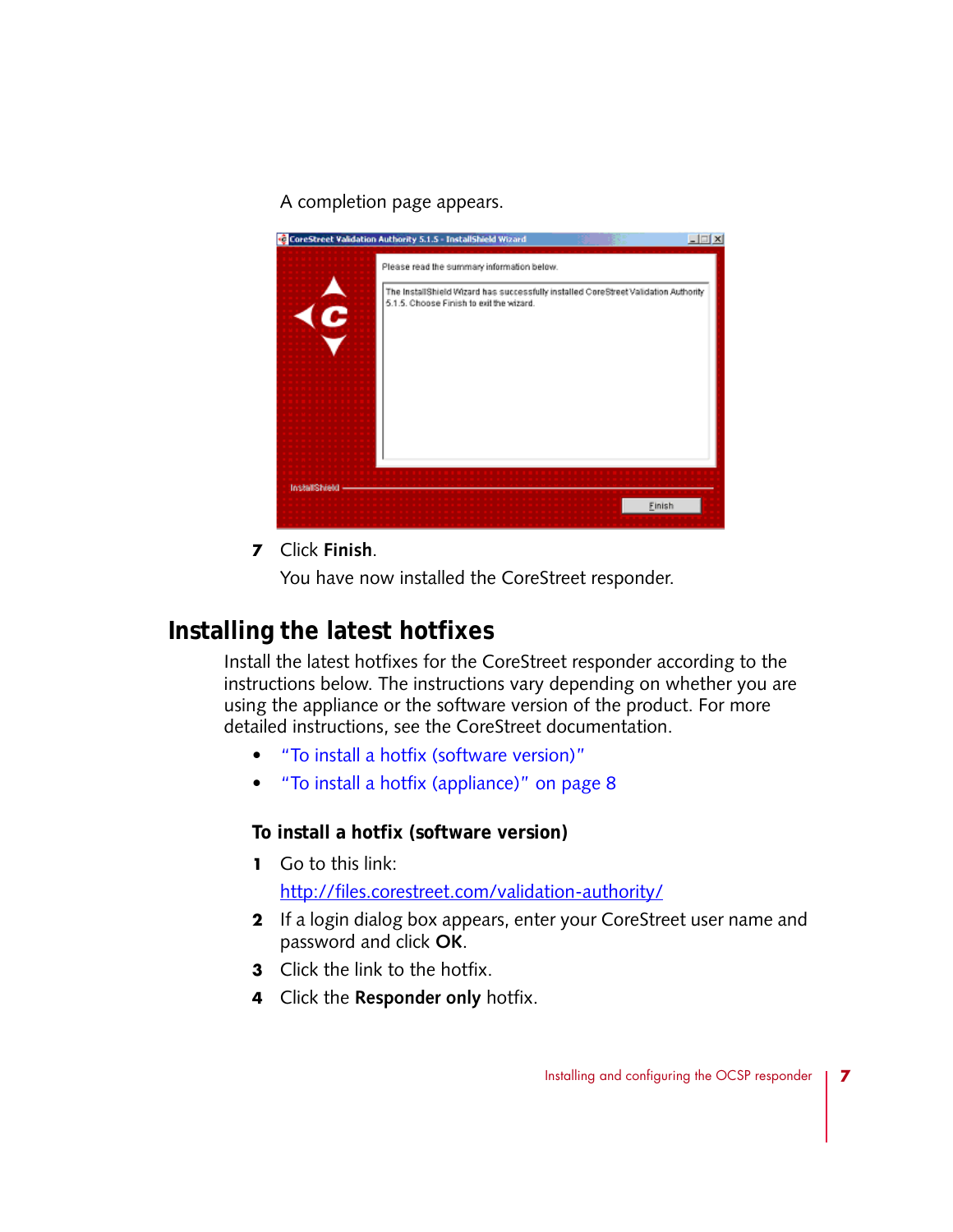**5** Download and install the hotfix on the CoreStreet responder computer.

#### <span id="page-7-0"></span>**To install a hotfix (appliance)**

**1** Log in to the CoreStreet responder as the rtc user either from the local console or from a remote computer using SSH.

The **CoreStreet Responder Appliance Configuration** menu appears.

- **2** Select **Configure Appliance settings**. The **Responder Appliance Configuration** menu appears.
- **3** Click **Get Appliance security patches**.

The latest patches for the appliance are downloaded.

## **Configuring the responder**

After patching the CoreStreet responder, you must configure it to pull proofs from the CoreStreet Validation Authority in Entrust's environment.

#### **To configure the responder**

**1** Click **Start** > **Programs** > **CoreStreet** > **Validation Authority** > **Configure Responder.**

The Responder Configuration **Welcome** page appears.

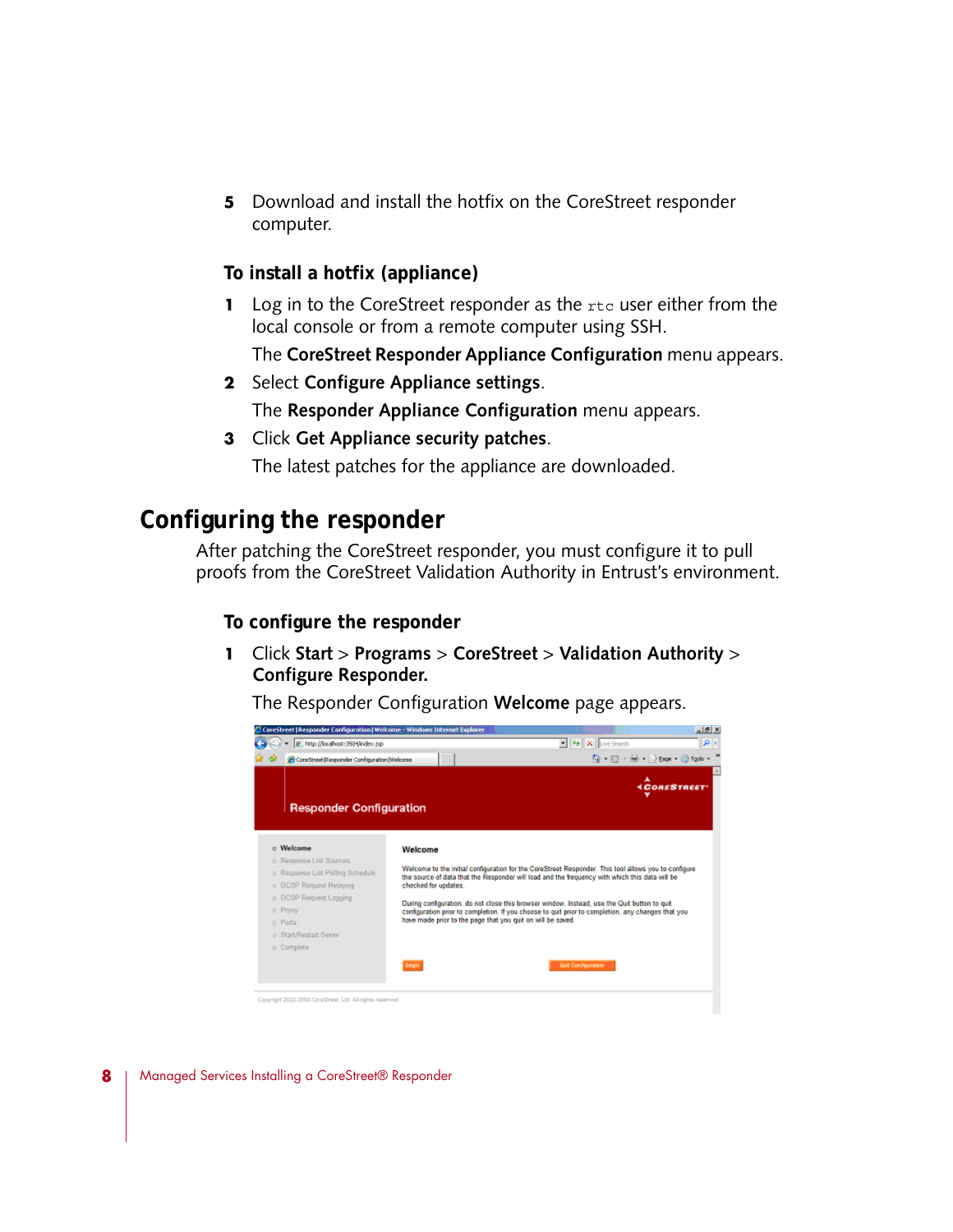#### **2** Click **Begin**.

The **Response List Sources** page appears.

| C CoreStreet   Responder Configuration   Response List Sources - Windows Internet Explorer |                                                      |                                                                                                                                                                                                   | $-10 \times$                                     |
|--------------------------------------------------------------------------------------------|------------------------------------------------------|---------------------------------------------------------------------------------------------------------------------------------------------------------------------------------------------------|--------------------------------------------------|
| C http://boahoet.3504/proofLieSources.top                                                  |                                                      | M My X Dre Search                                                                                                                                                                                 | ρ×                                               |
| CoreStreet Responder Configuration Response List 5                                         |                                                      |                                                                                                                                                                                                   | <b>Q</b> → 図 → <del>同</del> → 2 Bage → ③ Tools → |
|                                                                                            |                                                      |                                                                                                                                                                                                   | <b>CORESTREET</b>                                |
| <b>Responder Configuration</b>                                                             |                                                      |                                                                                                                                                                                                   |                                                  |
|                                                                                            |                                                      |                                                                                                                                                                                                   |                                                  |
| · Welcome                                                                                  |                                                      |                                                                                                                                                                                                   |                                                  |
| o Response List Sources                                                                    | <b>Response List Sources</b>                         |                                                                                                                                                                                                   |                                                  |
| o Response List Poling Schedule                                                            |                                                      | The CoreStreet Authority publishes pregenerated lists of OCSP responses to one or more                                                                                                            |                                                  |
| o OCSP Request Relaying                                                                    |                                                      | locations. Use this page to specify the locations from which the Responder obtains these<br>response lists. You can configure these locations by specifying individual response list files and/or |                                                  |
| o OCSP Request Logging                                                                     | directories containing multiple response list files. |                                                                                                                                                                                                   |                                                  |
| a Proxy                                                                                    |                                                      |                                                                                                                                                                                                   |                                                  |
| $o$ Ports                                                                                  |                                                      |                                                                                                                                                                                                   |                                                  |
| o Start/Restart Server                                                                     | <b>Configured Sources</b>                            |                                                                                                                                                                                                   |                                                  |
| a Complete                                                                                 | Type<br>URL.                                         |                                                                                                                                                                                                   |                                                  |
|                                                                                            | Directory                                            | http://ocsp.managed.entrust.com/8080/ocspproofs/                                                                                                                                                  | delete                                           |
|                                                                                            |                                                      |                                                                                                                                                                                                   |                                                  |
|                                                                                            | Add a New Source                                     |                                                                                                                                                                                                   |                                                  |
|                                                                                            |                                                      |                                                                                                                                                                                                   |                                                  |
|                                                                                            | Source Type Directory                                | $\overline{z}$                                                                                                                                                                                    |                                                  |
|                                                                                            | Source URL                                           |                                                                                                                                                                                                   |                                                  |
|                                                                                            | Add Bource                                           |                                                                                                                                                                                                   |                                                  |
|                                                                                            |                                                      |                                                                                                                                                                                                   |                                                  |
|                                                                                            |                                                      |                                                                                                                                                                                                   |                                                  |
|                                                                                            | Previous   Next                                      | <b>Quit Configuration</b>                                                                                                                                                                         |                                                  |
|                                                                                            |                                                      |                                                                                                                                                                                                   |                                                  |
|                                                                                            |                                                      |                                                                                                                                                                                                   |                                                  |
|                                                                                            |                                                      | Local intranet                                                                                                                                                                                    | 91,100%                                          |

- **3** Under **Add a New Source**, select **Directory** from the **Source Type** drop-down list.
- **4** In the **Source URL** field enter:

http://ocsp.managed.entrust.com:8080/ocspproofs/ This is the URL from which to obtain proofs.

- **5** Click **Add Source.**
- **6** Click **Next**.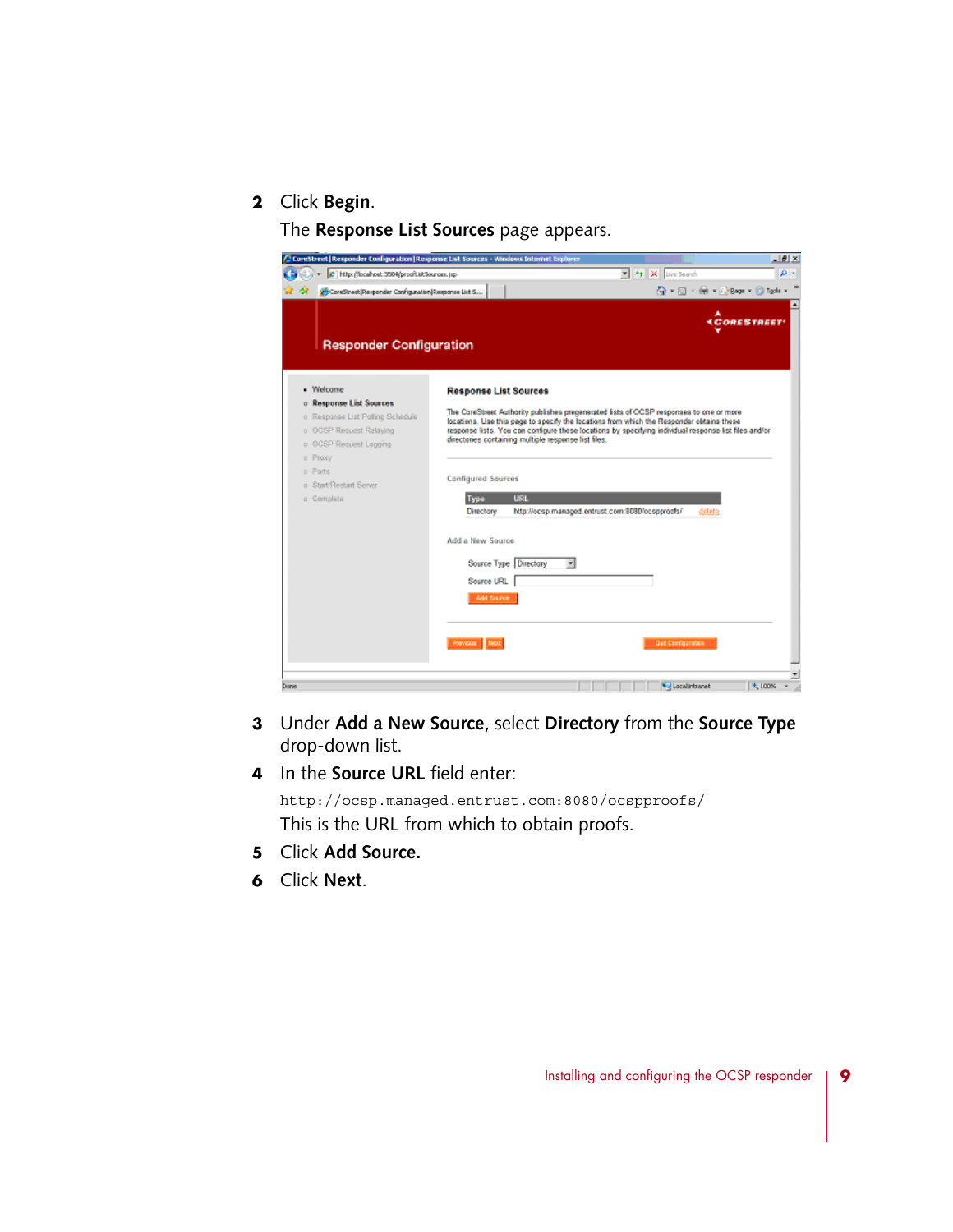#### The **Response List Polling Schedule** page appears.

| C Core Street   Responder Configuration   Response List Polling Schedule - Windows Internet Explorer                                                                                        |                                                                     |                                                                                                                                         |                                                                                                                                                                                                  | $-101 - x$                       |
|---------------------------------------------------------------------------------------------------------------------------------------------------------------------------------------------|---------------------------------------------------------------------|-----------------------------------------------------------------------------------------------------------------------------------------|--------------------------------------------------------------------------------------------------------------------------------------------------------------------------------------------------|----------------------------------|
| District Manufacturers (SO4)proofListSchedule.jsp<br>٠                                                                                                                                      |                                                                     |                                                                                                                                         | E + X DeSearch                                                                                                                                                                                   | - م                              |
| CoreStreet   Responder Configuration   Response Ltd P                                                                                                                                       |                                                                     |                                                                                                                                         | $\bigoplus_{i=1}^n \cdots \bigoplus_{i=n}^n \cdots \bigoplus_{i=n}^n \mathsf{Eone} = \bigoplus_{i=n}^n \mathsf{Tgeh}$                                                                            |                                  |
| <b>Responder Configuration</b>                                                                                                                                                              |                                                                     |                                                                                                                                         |                                                                                                                                                                                                  | <b><i><u>ACORESTREET</u></i></b> |
| - Welcome<br>· Response List Sources<br>o Response List Polling Schedule<br>o OCSP Request Relaying<br>o OCSP Request Logging<br>o Proxy<br>o Ports<br>o Start/Restart Server<br>o Complete | <b>Polling Schedule</b><br>Runs every 300 second(s)<br>Add Calendar | Response List Polling Schedule<br>consisting of polling events which may be calendar-based or interval-based.<br>delete<br>Add Interval | The CoreStreet Responder periodically polls configured Response List Sources to determine if new<br>or updated OCSP response lists are available. Use this page to specify the polling schedule, |                                  |
|                                                                                                                                                                                             | Previous Next                                                       |                                                                                                                                         | <b>Quit Configuration</b>                                                                                                                                                                        |                                  |
| Capyright 2002-2008 CoreStreet, Ltd. All rights reserved.                                                                                                                                   |                                                                     |                                                                                                                                         |                                                                                                                                                                                                  |                                  |
| Dane                                                                                                                                                                                        |                                                                     |                                                                                                                                         | V. J Local Intranet                                                                                                                                                                              | H. 100%                          |

- **7** Delete the default five minute (300 second) polling schedule.
- **8** Click **Add Interval** to create a new polling schedule.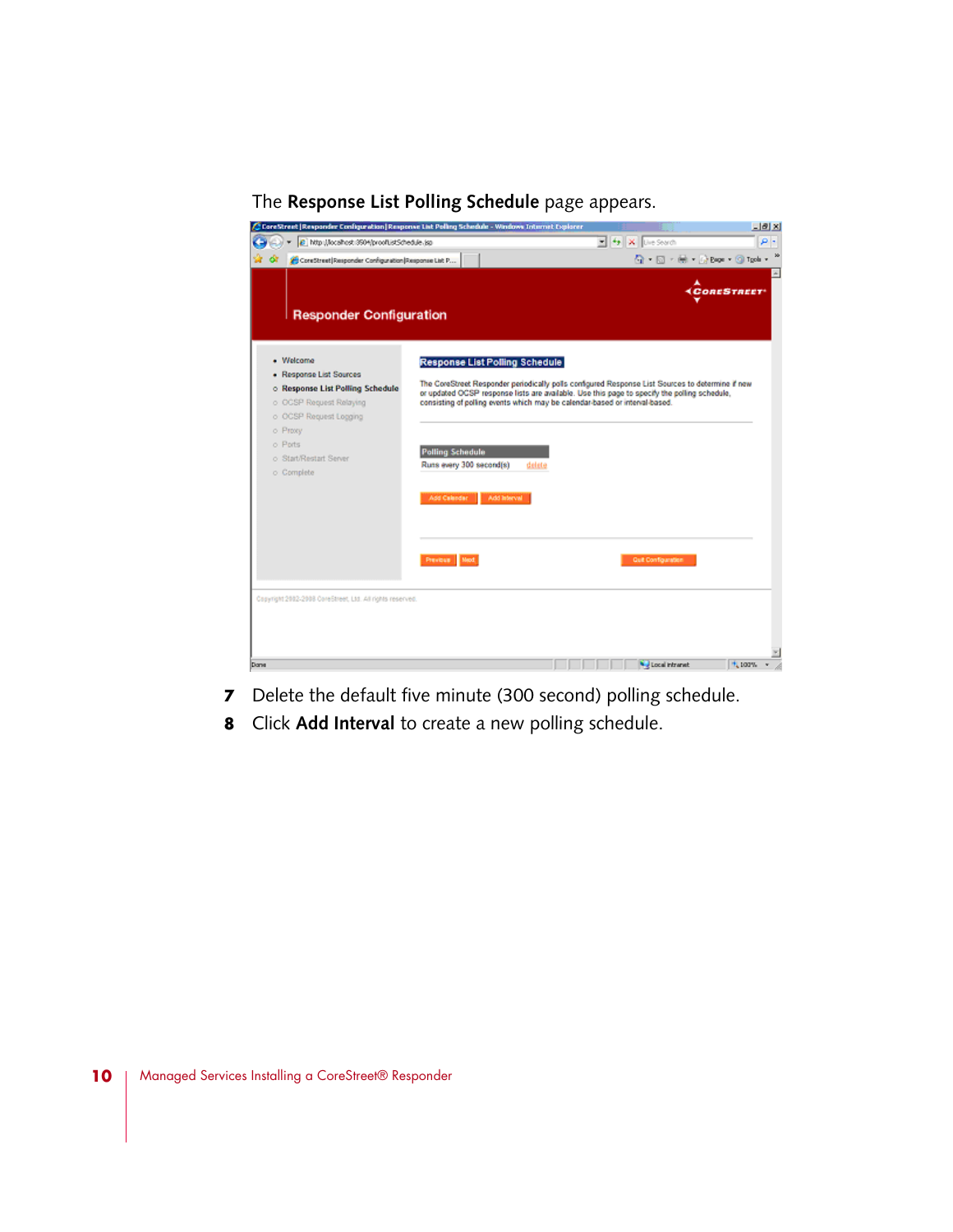#### The **Add Interval Polling Schedule** page appears.

|                                                     | C CoreStreet   Responder Configuration   Add Interval Poling Schedule - Windows Internet Explorer | $H^2$                           |
|-----------------------------------------------------|---------------------------------------------------------------------------------------------------|---------------------------------|
| P http://localhost.0504/interval.jsp?type=swinor    |                                                                                                   | M 4 X Uve Search<br>$\rho$ .    |
| CoreStreet Responder Configuration Add Interval Pol |                                                                                                   | ☆ - 回 - 細 - P Bop - 回 Tgos - ™  |
|                                                     |                                                                                                   | <b><i><u>CORESTREET</u></i></b> |
| <b>Responder Configuration</b>                      |                                                                                                   |                                 |
| · Welcome                                           | <b>Add Interval Polling Schedule</b>                                                              |                                 |
| · Response List Sources                             |                                                                                                   |                                 |
| o Response List Polling Schedule                    | Please enter the number of seconds between poling events.                                         |                                 |
| o OCSP Request Relaying                             |                                                                                                   |                                 |
| o OCSP Request Logging                              |                                                                                                   |                                 |
| o Praxy                                             | 28800<br>Seconds                                                                                  |                                 |
| o Ports                                             | Add Schedule Cancel                                                                               |                                 |
|                                                     |                                                                                                   |                                 |
|                                                     |                                                                                                   |                                 |
|                                                     |                                                                                                   |                                 |
| o Start/Restart Server<br>o Complete                |                                                                                                   |                                 |

**9** Enter 28800 (eight hours) in the field.

**Attention:** The polling schedule must be set to 28800. This value is what the CoreStreet Validation Authority expects. If you want to use a different value, contact Entrust.

#### **10** Click **Add Schedule**.

An entry of 28800 seconds appears in the list of polling schedules.

**11** Click **Next**.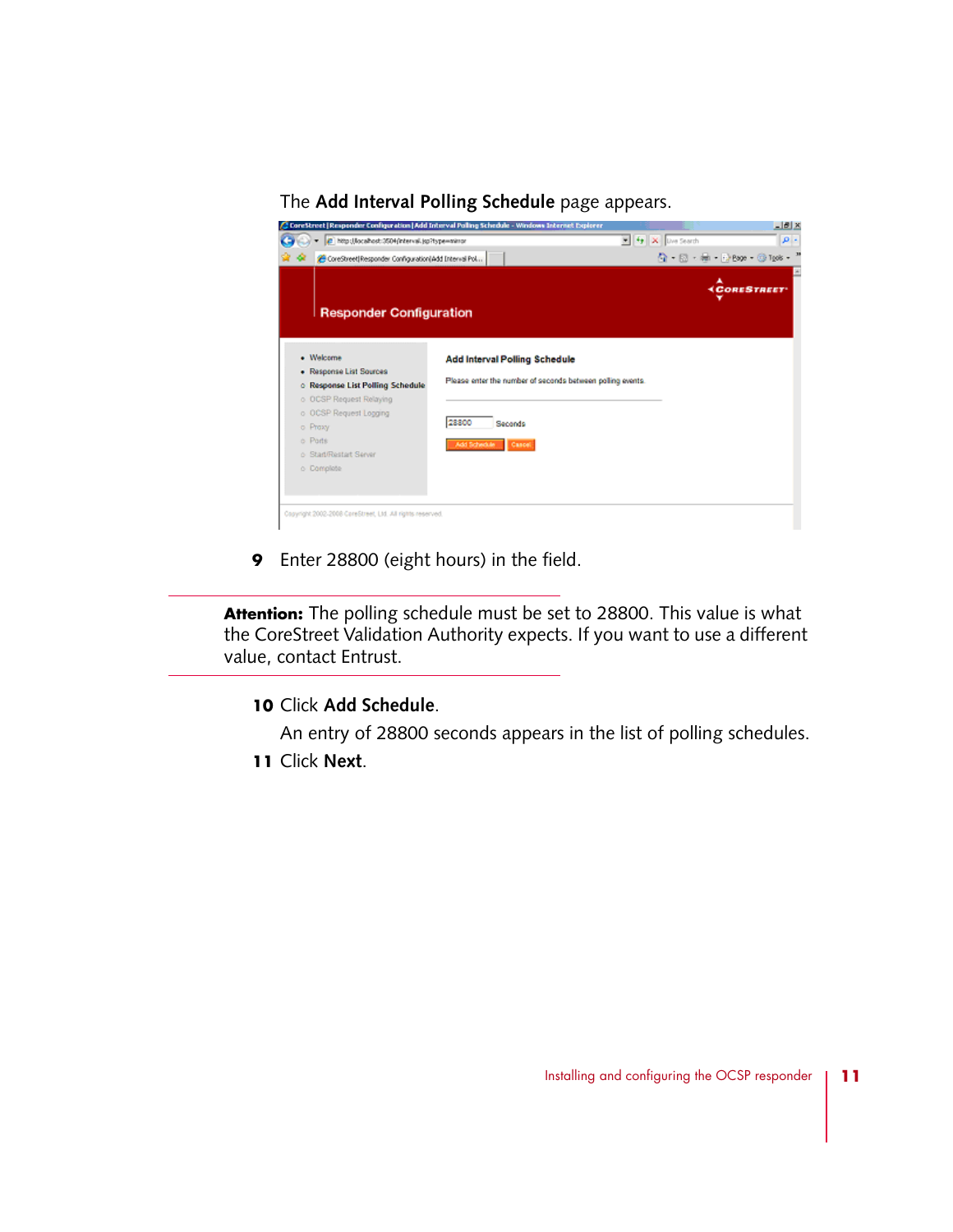#### The **OCSP Request Relaying Options** page appears.



**12** Leave check boxes deselected and click **Next**. The **OCSP Request Relaying URLs** page appears.



**13** Leave all fields blank and click **Next**.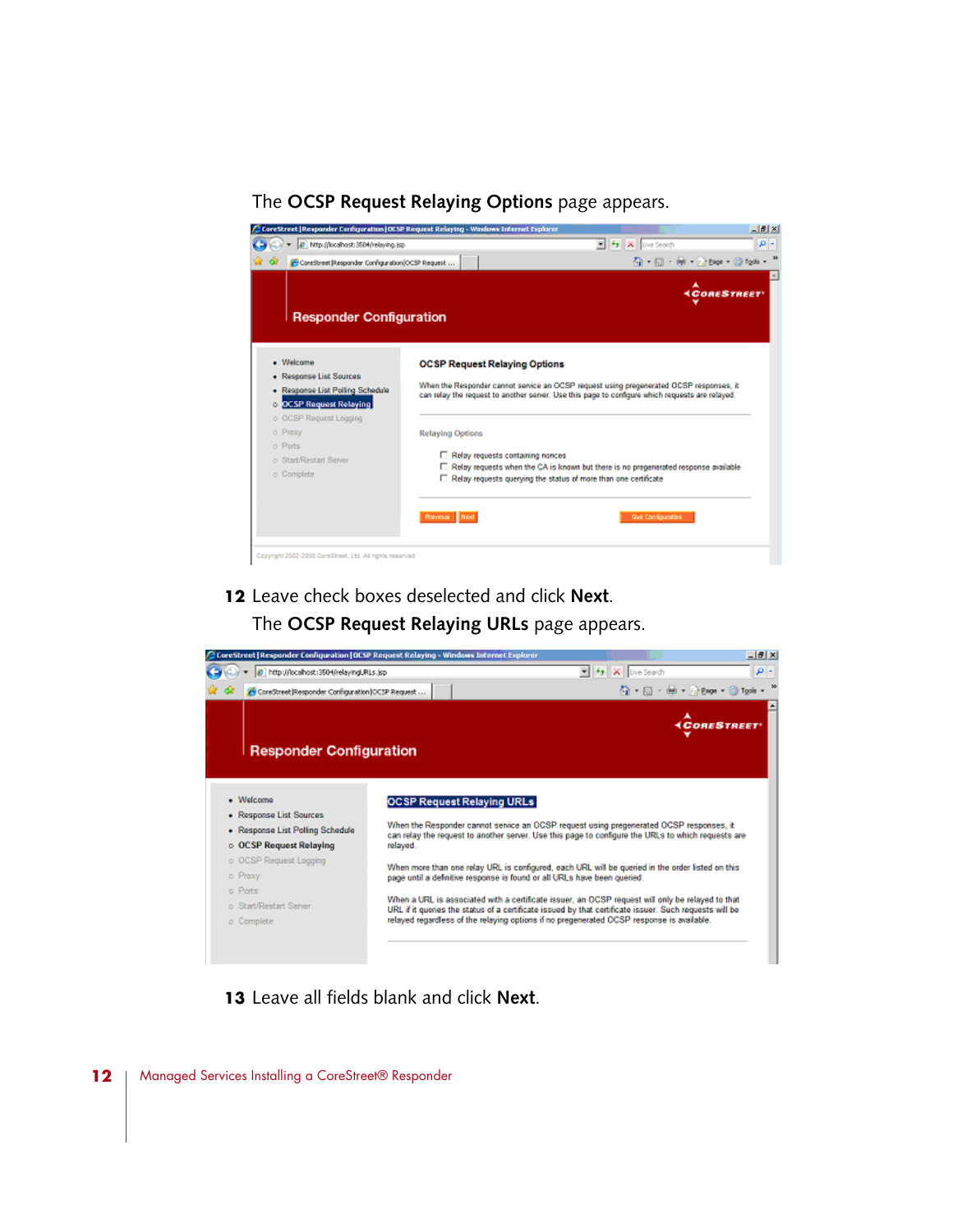| C CoreStreet   Responder Configuration   OCSP Request Logging - Windows Internet Explorer |                                    |                                                                                                                  |                                                                              | ■例図                                                                                  |
|-------------------------------------------------------------------------------------------|------------------------------------|------------------------------------------------------------------------------------------------------------------|------------------------------------------------------------------------------|--------------------------------------------------------------------------------------|
| C Mtp://localhost:3504/ocspkequestLogging.jsp                                             |                                    |                                                                                                                  | $\mathbf{v}$ $\mathbf{v}$ $\mathbf{v}$ $\mathbf{x}$ $\mathbf{v}$ live Search | ا - هر                                                                               |
| CoreStreet Responder/Configuration OCSP Request L<br>42                                   |                                    |                                                                                                                  |                                                                              | $\Omega$ - $\square$ - $\square$ - $\square$ - $\square$ Bogo - $\square$ Took - $"$ |
|                                                                                           | Enable OCSP Request Logging        |                                                                                                                  |                                                                              | 츼                                                                                    |
| Directory:                                                                                |                                    | C:\corestreet\responder\logs                                                                                     |                                                                              |                                                                                      |
|                                                                                           | Filename Pattern:                  | rtc_ocsp_log.%d.log                                                                                              |                                                                              |                                                                                      |
|                                                                                           | Date Format:                       | www-MM-dd                                                                                                        |                                                                              |                                                                                      |
|                                                                                           | Maximum Log Age:                   | 24                                                                                                               | hours                                                                        |                                                                                      |
|                                                                                           | Maximum Log Size:                  | 10000                                                                                                            | kilobytes                                                                    |                                                                                      |
|                                                                                           | <b>Event Format:</b>               | sequence-number<br>date<br>ime<br>madat-emb<br>method<br>t-ip.<br>s-ip<br>host<br>signer-issuer<br>signer-serial |                                                                              |                                                                                      |
|                                                                                           | Enable Log Signing:                | п                                                                                                                |                                                                              |                                                                                      |
|                                                                                           | Regenerate Log Signing Key: III    |                                                                                                                  |                                                                              |                                                                                      |
|                                                                                           | Save Password:<br><b>Password:</b> | п                                                                                                                |                                                                              |                                                                                      |
|                                                                                           | Confirm Password:                  |                                                                                                                  |                                                                              |                                                                                      |
|                                                                                           | Distinguished Name:                |                                                                                                                  |                                                                              |                                                                                      |
|                                                                                           |                                    |                                                                                                                  |                                                                              |                                                                                      |
| Previous Next                                                                             |                                    |                                                                                                                  | <b>Out Configuration</b>                                                     |                                                                                      |
|                                                                                           |                                    |                                                                                                                  | V. J Local Intranet                                                          | <sup>4</sup> , 100%                                                                  |

#### The **OCSP Request Logging** page appears.

**14** Leave all the defaults and click **Next**.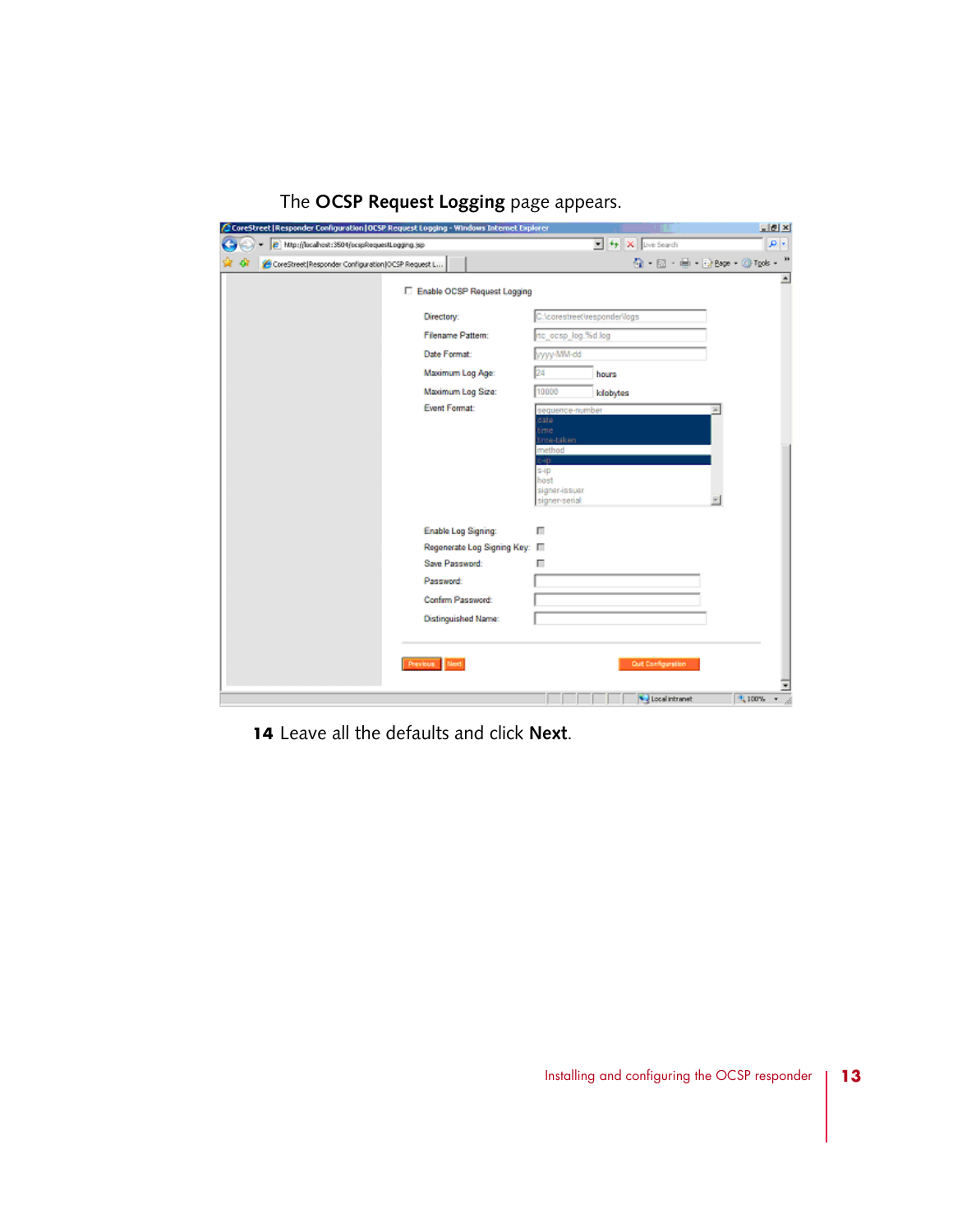#### The **Proxy** page appears.

| - 4 X Die Search<br>B http://locahostr3504/prony.jsp<br>☆ 回 曲 - Bege - ③ Took<br>CoreStreet Responder Configuration Proxy<br><b><corestreet< b=""><br/><b>Responder Configuration</b><br/>· Welcome<br/>Proxy<br/>· Response List Sources<br/>The CoreStreet Responder can access HTTP resources through a proxy server. If your network<br/>· Response List Polling Schedule<br/>uses a proxy server for HTTP trafic, use this page to configure the Responder to use it.<br/>• OCSP Request Relaying<br/>If your network does not use a proxy leave the 'Proxy Server' field blank.<br/>• OCSP Request Logging<br/>o Proxy<br/>Note that if you specify a proxy password, it will be stored scrambled in a configuration file. If you<br/>choose to leave the proxy password empty, you will be prompted to enter it each time the<br/>c Ports<br/>Responder is started.<br/>c Start/Restart Server<br/>o Complete<br/>Proxy Server:<br/>Port:<br/>□ Authentication Required<br/>User Name:<br/>Password:<br/>Previous Next<br/><b>Quil Configuration</b><br/>Copyright 2002-2008 CoreStreet, Ltd. All rights reserved.</corestreet<></b> | C CoreStreet   Responder Configuration   Proxy - Vindows Internet Explorer |  | $-18$ X |
|---------------------------------------------------------------------------------------------------------------------------------------------------------------------------------------------------------------------------------------------------------------------------------------------------------------------------------------------------------------------------------------------------------------------------------------------------------------------------------------------------------------------------------------------------------------------------------------------------------------------------------------------------------------------------------------------------------------------------------------------------------------------------------------------------------------------------------------------------------------------------------------------------------------------------------------------------------------------------------------------------------------------------------------------------------------------------------------------------------------------------------------------|----------------------------------------------------------------------------|--|---------|
|                                                                                                                                                                                                                                                                                                                                                                                                                                                                                                                                                                                                                                                                                                                                                                                                                                                                                                                                                                                                                                                                                                                                             |                                                                            |  | . م     |
|                                                                                                                                                                                                                                                                                                                                                                                                                                                                                                                                                                                                                                                                                                                                                                                                                                                                                                                                                                                                                                                                                                                                             |                                                                            |  |         |
|                                                                                                                                                                                                                                                                                                                                                                                                                                                                                                                                                                                                                                                                                                                                                                                                                                                                                                                                                                                                                                                                                                                                             |                                                                            |  |         |
|                                                                                                                                                                                                                                                                                                                                                                                                                                                                                                                                                                                                                                                                                                                                                                                                                                                                                                                                                                                                                                                                                                                                             |                                                                            |  |         |
| Uccal intranet<br>+ 100%                                                                                                                                                                                                                                                                                                                                                                                                                                                                                                                                                                                                                                                                                                                                                                                                                                                                                                                                                                                                                                                                                                                    |                                                                            |  |         |

15 If you are using a proxy, specify the proxy server, port, and authentication information in the fields provided. Otherwise, click **Next**.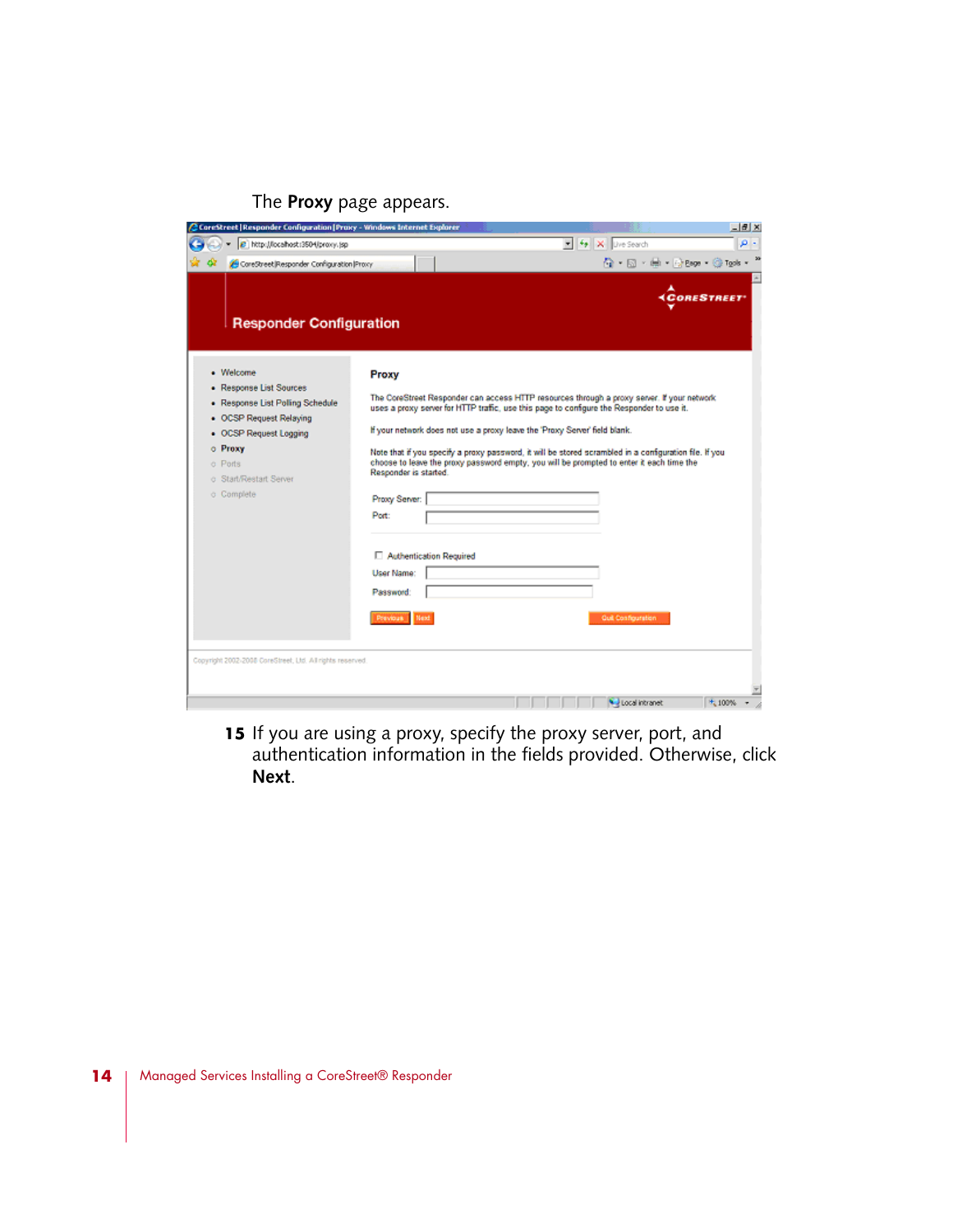#### The **Ports** page appears.

| $\bullet$ $\bullet$ X Live Search<br>e http://locahost.3504/ports.jsp<br><sup>4</sup> • 回 • 丽 • 2 Bope • ◎ Tgols • <sup>™</sup><br>CoreStreetIResponder ConfigurationIPorts<br><b>Responder Configuration</b><br>· Welcome<br>Ports<br>- Response List Sources<br>The CoreStreet Responder runs a web server for both HTTP and HTTPS connections to the<br>· Response List Poling Schedule<br>Responder. Use this page to change the configured ports.<br>• OCSP Request Relaying<br>• OCSP Request Logging<br>80<br><b>HTTP Port:</b><br>· Proxy<br>HTTPS Port: 443 | - ه               |
|----------------------------------------------------------------------------------------------------------------------------------------------------------------------------------------------------------------------------------------------------------------------------------------------------------------------------------------------------------------------------------------------------------------------------------------------------------------------------------------------------------------------------------------------------------------------|-------------------|
|                                                                                                                                                                                                                                                                                                                                                                                                                                                                                                                                                                      |                   |
|                                                                                                                                                                                                                                                                                                                                                                                                                                                                                                                                                                      |                   |
|                                                                                                                                                                                                                                                                                                                                                                                                                                                                                                                                                                      | <b>CORESTREET</b> |
|                                                                                                                                                                                                                                                                                                                                                                                                                                                                                                                                                                      |                   |
|                                                                                                                                                                                                                                                                                                                                                                                                                                                                                                                                                                      |                   |
|                                                                                                                                                                                                                                                                                                                                                                                                                                                                                                                                                                      |                   |
| o Ports                                                                                                                                                                                                                                                                                                                                                                                                                                                                                                                                                              |                   |
| o Start/Restart Server<br>Previous Next<br><b>Quit Configuration</b><br>o Complete                                                                                                                                                                                                                                                                                                                                                                                                                                                                                   |                   |
|                                                                                                                                                                                                                                                                                                                                                                                                                                                                                                                                                                      |                   |
| Copyright 2002-2008 CoreStreet, Ltd. All rights reserved.                                                                                                                                                                                                                                                                                                                                                                                                                                                                                                            |                   |

**16** Leave the defaults and click **Next**.

The **Start/Restart Responder** page appears.



**17** Click **Start/Restart**.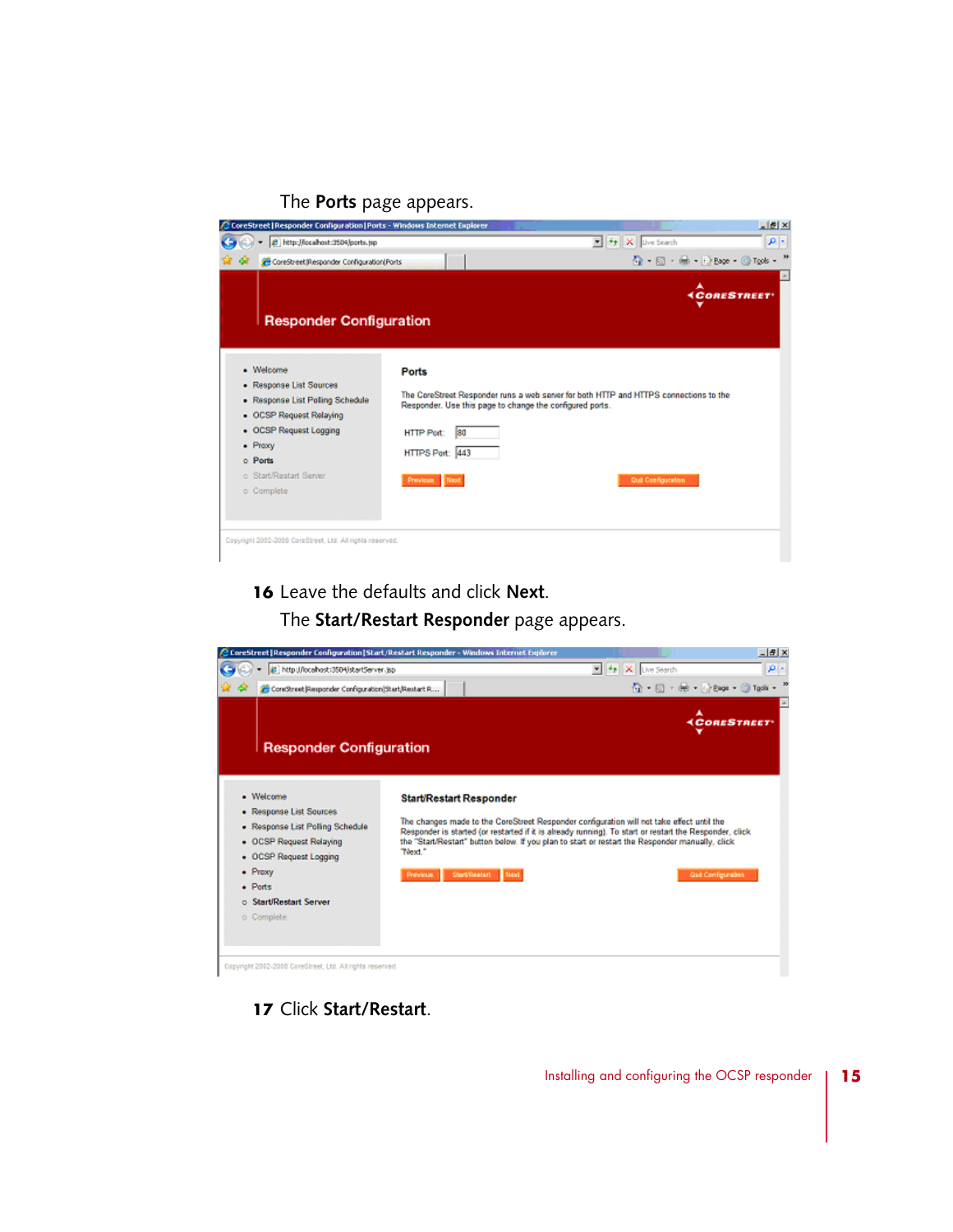#### The **Configuration Complete** page appears.



**18** Click the **Responder Status Page** link to view the status of the responder.

You have now configure the CoreStreet responder to pull proofs off the Web server in Entrust's environment.

### **Testing the configuration**

Test your configuration by having your client application validate the status of a certificate over OCSP. In order to check a certificate successfully, your client application must meet these requirements:

• The client must be configured as an OCSP requestor.

Entrust Entelligence™ Security Provider for Windows is a product that can add OCSP requestor capabilities to any CryptoAPI-based application. Detailed configuration instructions are available in the *Security Provider for Windows Administration Guide*.

• The client must have nonces disabled.

A nonce-enabled client does not work in this setup.

If you are using Security Provider to add OCSP capabilities, ensure that Security Provider's OCSPEnableNonce setting is left at its default value (where nonces are disabled).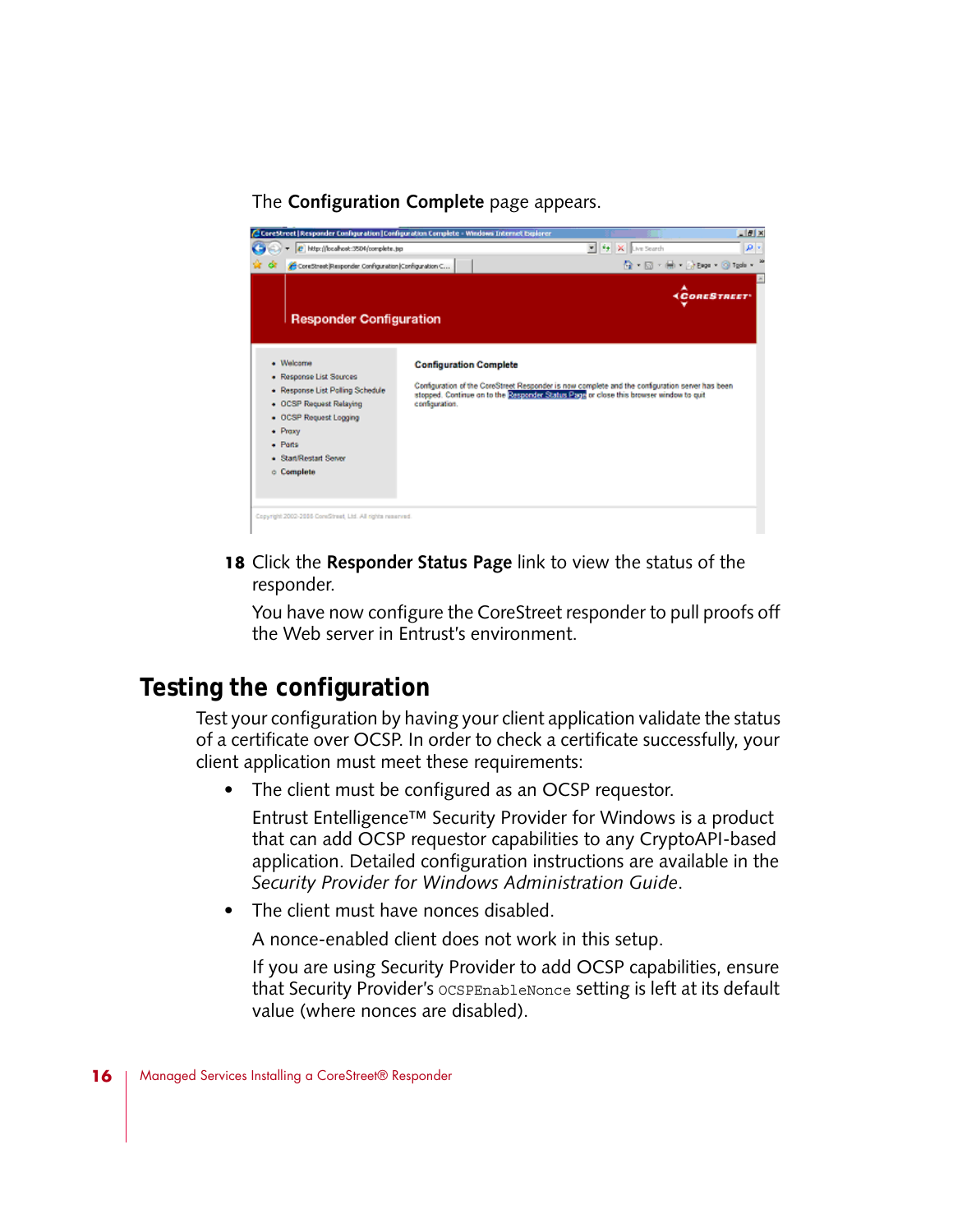# **Forcing an update of proofs**

You configured your CoreStreet responder to pull down proofs every eight hours from the CoreStreet Validation Authority. If you need new proofs immediately, you can force a pull-down.

#### **To force a pull-down**

**1** Open your responder's status page. See the table below for details.

| If you are using                         | Do this                                                                                                                   |  |
|------------------------------------------|---------------------------------------------------------------------------------------------------------------------------|--|
| the appliance version of the             | <b>1</b> Open a browser.                                                                                                  |  |
| responder                                | <b>2</b> Browse to:                                                                                                       |  |
|                                          | http:// <responder server="">/status<br/>OR</responder>                                                                   |  |
|                                          | https:// <responder server="">/status (if you<br/>protected the responder with SSL)</responder>                           |  |
|                                          | where $\epsilon$ responder servers is the name of your<br>CoreStreet responder server.                                    |  |
| the software version of the<br>responder | On the responder computer, click Start > All<br>Programs > CoreStreet > Validation Authority ><br><b>Responder Status</b> |  |